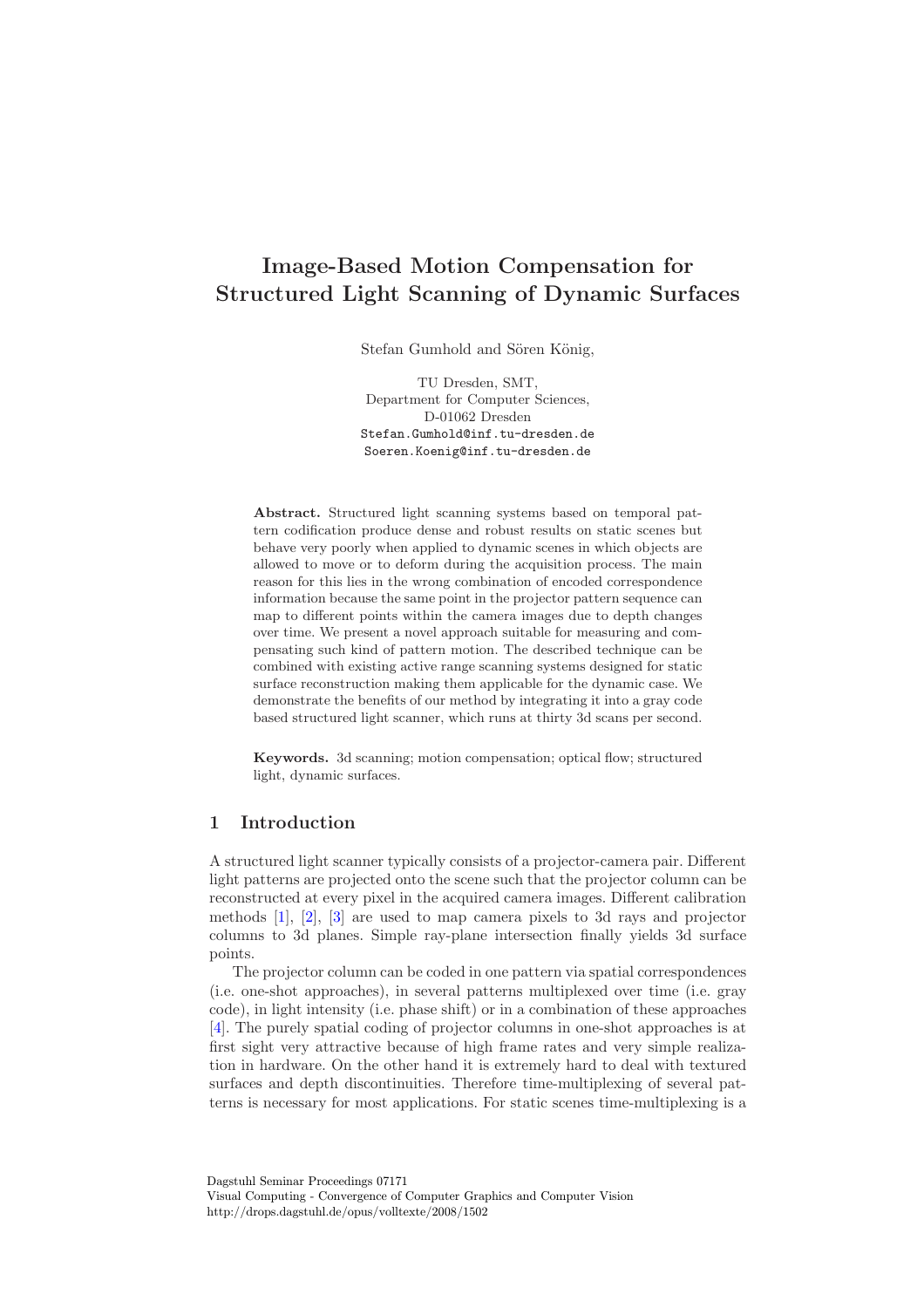#### 2 S. Gumhold, S. König

well established approach. Application to dynamic scenes is much more complicated as the temporal correspondence is destroyed by the motion of the projector patterns in the camera images, which is induced by the scene motion.

Partial compensation of the pattern motions are possible by coding the column information in intensity changes as done by the stripe boundary code approach [\[5\]](#page-3-4). Intensity edges are detected and matched over time. This allows the compensation of pattern motions that are in the order of the stripe widths. But faster motions cannot be compensated.

In this work we propose a motion compensation scheme that introduces an additional tracking pattern in between the structured light patterns. The special tracking pattern is optimized for maximal tracking performance. Although more patterns have to be acquired in our approach, the improved tracking allows 3d scanning of dynamic scenes with faster motions. [\[6\]](#page-3-5) propose a real-time hybrid stereo phase-shift method with automatic motion compensation. This is done by analysis of the motion error on pixel level. Our approach on the other hand can be combined with all multi-pattern structured light approaches and we demonstrate this exemplarily on the basis of gray-code scanner.

## 2 Reconstruction with Motion Compensation

Let  $P_1, \ldots, P_n$  be the *n* different light patterns and  $C_1, \ldots, C_n$  the acquired camera images. Any structured light approach has a method rec to reconstruct the projector column *j* for each camera pixel  $(x, y)$ 

$$
j(x, y) = rec(C_1(x, y), \dots, C_n(x, y))
$$

The following two major sources for reconstruction errors are due to motion during the acquisition process.

### 2.1 Object and Pattern Motion

Figure [1](#page-1-0) illustrates the two kinds of motion that arise in the camera images. On the left side the plane is moving in tangential direction to the right. The surface motion becomes visible through the motion of the surface texture in



<span id="page-1-0"></span>Fig. 1. Illustration of texture and pattern motion.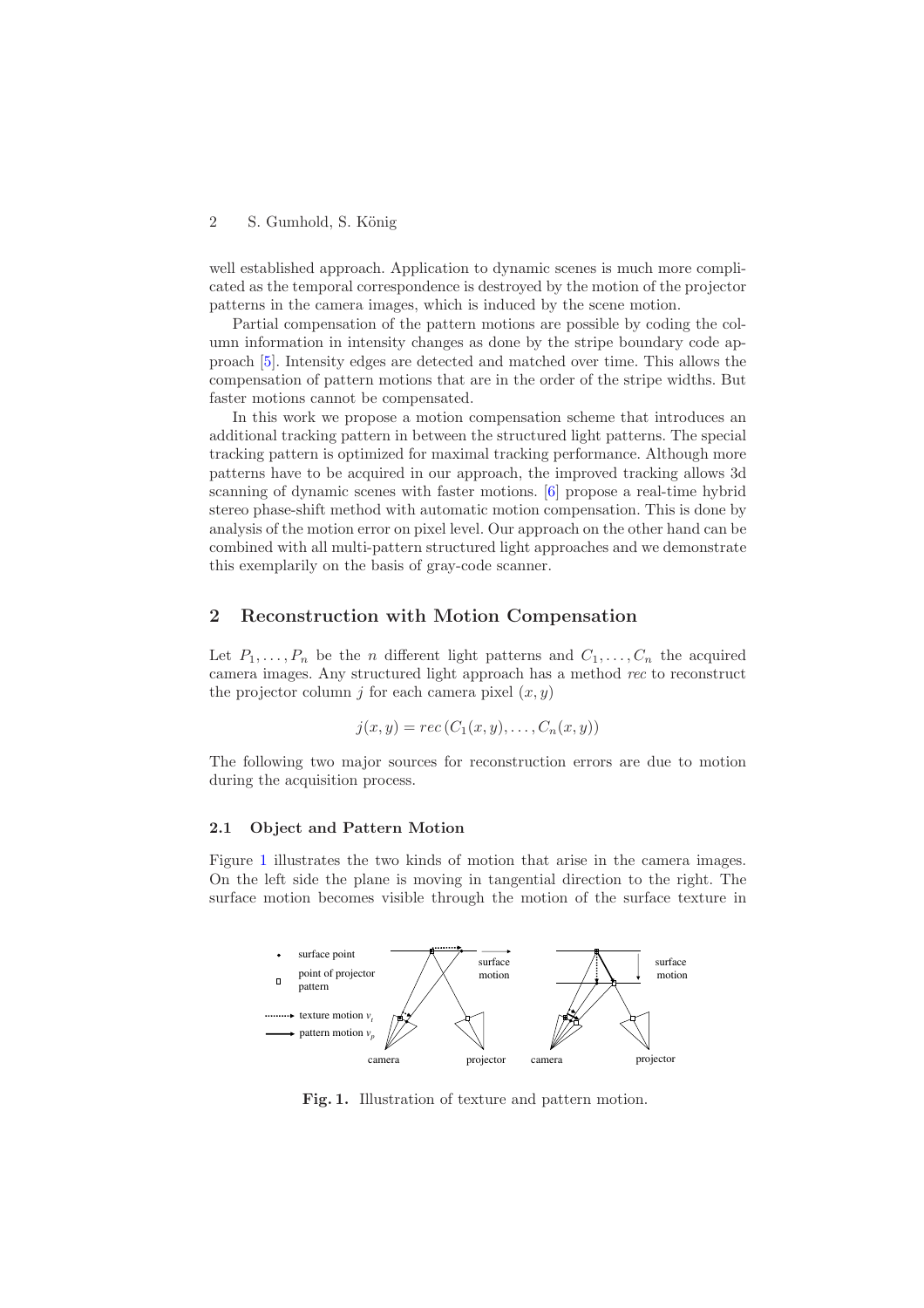Image-Based Motion Comp. for Struct. Light Scanning of Dyn. Surfaces 3

the camera image. The corresponding motion is denoted  $v_t$  and illustrated with dotted arrows. The illustrated point of the projector pattern stays fixed in the camera image yielding a pattern motion of  $v_p = 0$ . On the right side the plane is moving in normal direction. This time both the surface point and the projector point move in the camera image, but with different velocities  $v_t \neq v_p$ . For a correct reconstruction the motion  $v_p$  has to be compensated.

## 2.2 Pattern Separation

On- and off-reference patterns  $P_{on}/P_{off}$  are used to separate the patterns from the surface texture and illumination in the camera images. In dynamic acquisition on- and off-camera-images change over time due to texture motion. For good pattern separation on- and off-references have to be introduced in between the patterns, resulting in the pattern sequence  $P_{on}, P_1, P_{off}, P_2, ..., P_n, P_{off}$ .

#### 2.3 Motion Compensation

To estimate the pattern motion  $v_p(x,y)$  we interleave the tracking pattern  $P_T$ resulting in the pattern sequence  $P_{on}$ ,  $P_T$ ,  $P_1$ ,  $P_{off}$ ,  $P_T$ ,  $P_2$ ,...,  $P_{on}$ ,  $P_T$ ,  $P_n$ ,  $P_{off}$ . For  $p_T$  we used a perlin noise pattern as it exhibits best tracking performance. Although we further increase the number of patterns, the better tracking performance on the optimized tracking pattern  $P_T$  allows to acquire faster scene motions. From each successive pair of synchronously captured tracking camera images  $C_T$  we use an optical flow algorithm to estimate the displacement fields  $F_{i\rightarrow j}$  from the *i*-th acquired pattern  $C_T$  to the *j*-th pattern  $C_T$ . But for reconstruction we are interested in the displacement between two acquired structured light patterns  $F_{C_i \to C_j}$ , which are computed via linear interpolation from the surrounding optical flow fields. Projector columns can finally be reconstructed via

$$
j(x,y) = rec(C_1(x,y), C_2(F_{C_1 \to C_2}(x,y)), \dots, C_n(F_{C_1 \to C_n}(x,y))).
$$

If the optical flow algorithm fails to estimate the motion of the tracking pattern safely due to depth discontinuities no surface point is reconstructed. To increase the frame rate we use any  $n$  successively acquired patterns in a sliding window fashion resulting in one 3d scan per structured light pattern.

# 3 Experimental Results

The scanner setup consists of a synchronized pair of high speed DLP projector and camera. We applied our compensation framework to a 10 bit gray code approach. We used a step motor in conjunction with a turntable to generate reproducible rotational motions. Figure [2](#page-3-6) compares the result of scanning with and without motion compensation. Camera frames are acquired at a rate of 90 fps. This leads to a reconstruction speed of 30 scans per second in the motion